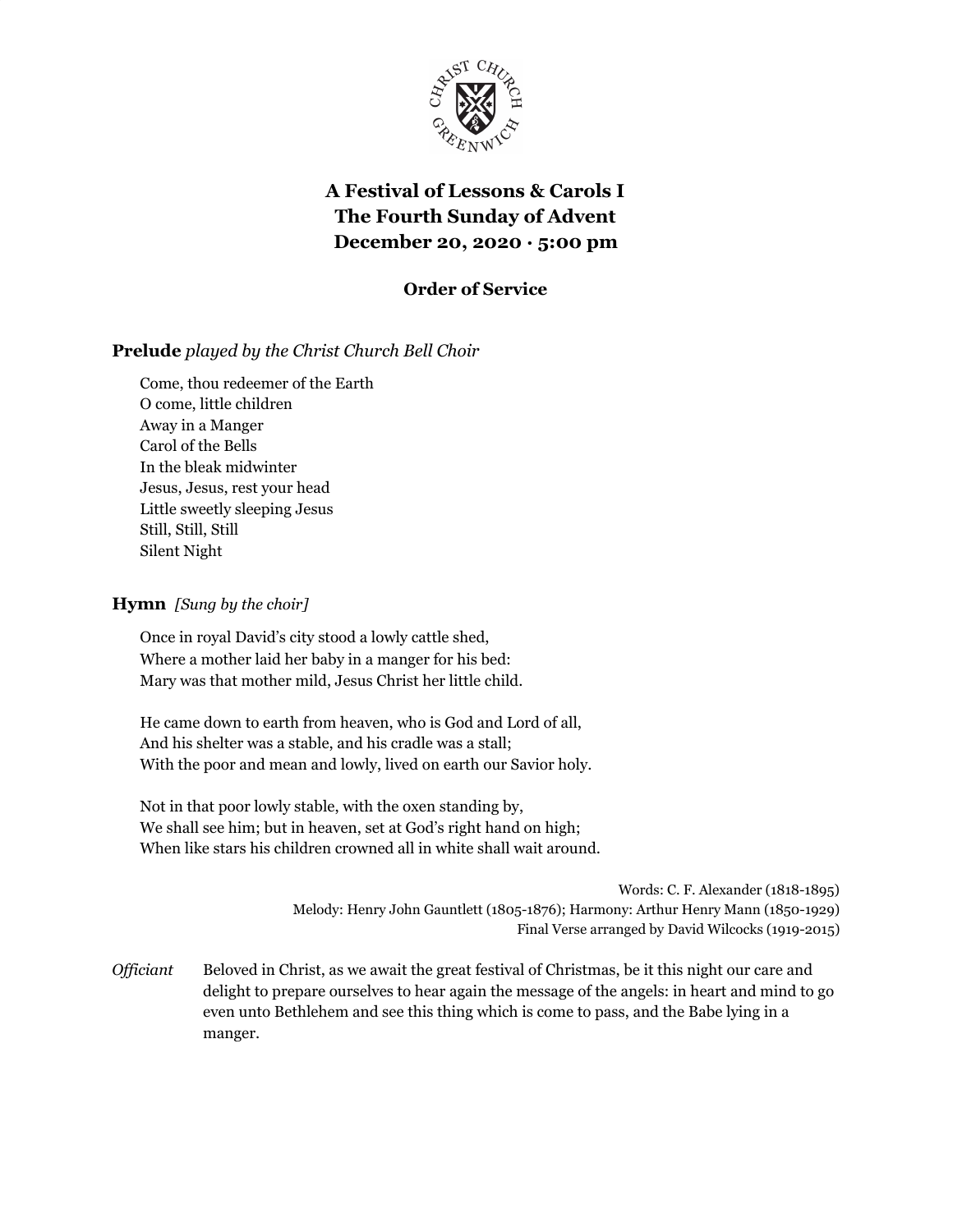

Let us read and mark in Holy Scripture the tale of the loving purposes of God from the first days of our disobedience unto the glorious Redemption brought us by this Holy Child; and let us make this parish church, dedicated to Christ our Lord, glad with our carols of praise.

But first let us pray for the needs of his whole world; for peace and goodwill among all people; for unity and brotherhood within the Church he came to build, and especially in this our diocese.

And because this would rejoice his heart, let us at this time remember in his name the poor and the helpless, the cold, the hungry and the oppressed; the sick and them that mourn; the lonely and the unloved; the aged and the little children; all who know not the Lord Jesus, or who love him not, or who by sin have grieved his heart of love.

Lastly let us remember before God all those who rejoice with us, but upon another shore and in a greater light, that multitude which no man can number, whose hope was in the Word made flesh, and with whom, in the Lord Jesus, we are one for evermore.

These prayers and praises let us humbly offer up to the throne of heaven, in the words which Christ himself hath taught us:

*All* **Our Father, who art in heaven, hallowed be thy Name, thy kingdom come, thy will be done, on earth as it is in heaven. Give us this day our daily bread. And forgive us our trespasses, as we forgive those who trespass against us. And lead us not into temptation, but deliver us from evil. For thine is the kingdom, and the power, and the glory, for ever and ever. Amen.**

#### **First Lesson** *[Read by Teddy Erensen, Chorister]* Genesis 3

God announces in the Garden of Eden that the seed of woman shall bruise the serpent's head.

And they heard the voice of the Lord God walking in the garden in the cool of the day: and Adam and his wife hid themselves from the presence of the Lord God amongst the trees of the garden. And the Lord God called unto Adam, and said unto him, Where art thou? And he said, I heard thy voice in the garden, and I was afraid, because I was naked; and I hid myself. And he said, Who told thee that thou wast naked? Hast thou eaten of the tree, whereof I commanded thee that thou shouldest not eat? And the man said, The woman whom thou gavest to be with me, she gave me of the tree, and I did eat. And the Lord God said unto the woman, What is this that thou hast done? And the woman said, The serpent beguiled me, and I did eat. And the Lord God said unto the serpent, Because thou hast done this, thou art cursed above all cattle, and above every beast of the field; upon thy belly shalt thou go, and dust shalt thou eat all the days of thy life: and I will put enmity between thee and the woman, and between thy seed and her seed; it shall bruise thy head, and thou shalt bruise his heel.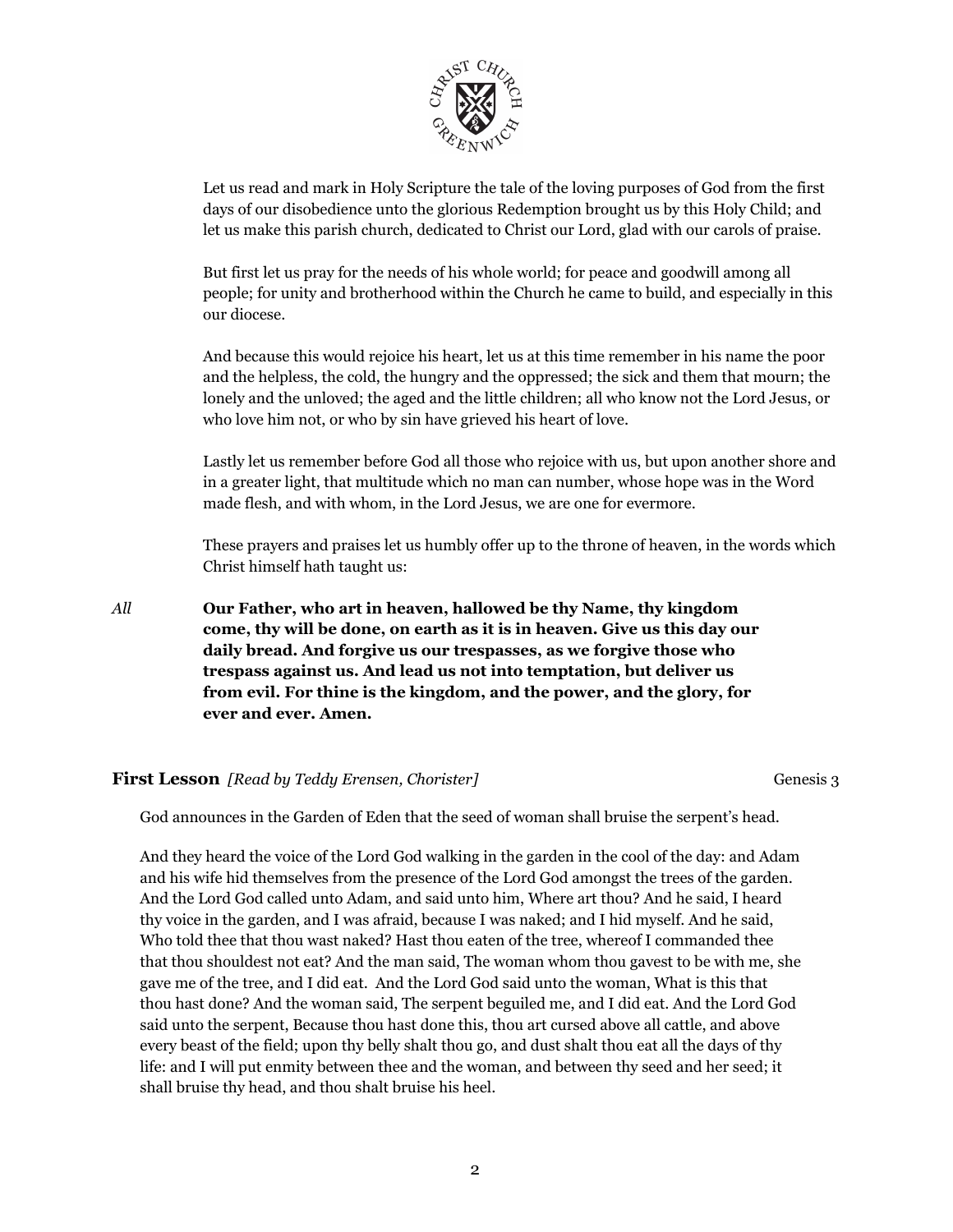

Thanks be to God.

#### **Carol** *[Sung by the choir]*

Ding dong! merrily on high In heav'n the bells are ringing: Ding dong! verily the sky Is riv'n with angel singing. *Gloria, Hosanna in excelsis!*

E'en so here below, below, Let steeple bells be swungen, And *io, io, io,* By priest and people sungen. *Gloria, Hosanna in excelsis!*

Pray you, dutifully prime Your matin chime, ye ringers; May you beautifully rhyme Your evetime song, ye singers. *Gloria Hosanna in excelsis!*

> Words: George Ratcliffe Woodward (1848-1934) Music: Sixteenth Century French tune harmonized by Charles Wood (1866-1926)

#### **Second Lesson** *[Read by Patrick Fennig, Gentleman of the Choir]* Isaiah 9

Christ's birth and kingdom are foretold by Isaiah

The people that walked in darkness have seen a great light: they that dwell in the land of the shadow of death, upon them hath the light shined. For unto us a child is born, unto us a son is given: and the government shall be upon his shoulder: and his name shall be called Wonderful, Counselor, The mighty God, The everlasting Father, The Prince of Peace. Of the increase of his government and peace there shall be no end, upon the throne of David, and upon his kingdom, to order it, and to establish it with judgment and with justice from henceforth even for ever. The zeal of the Lord of hosts will perform this.

Thanks be to God.

#### **Hymn** *[Sung by the choir]*

God Rest you merry, gentlemen, Let nothing you dismay,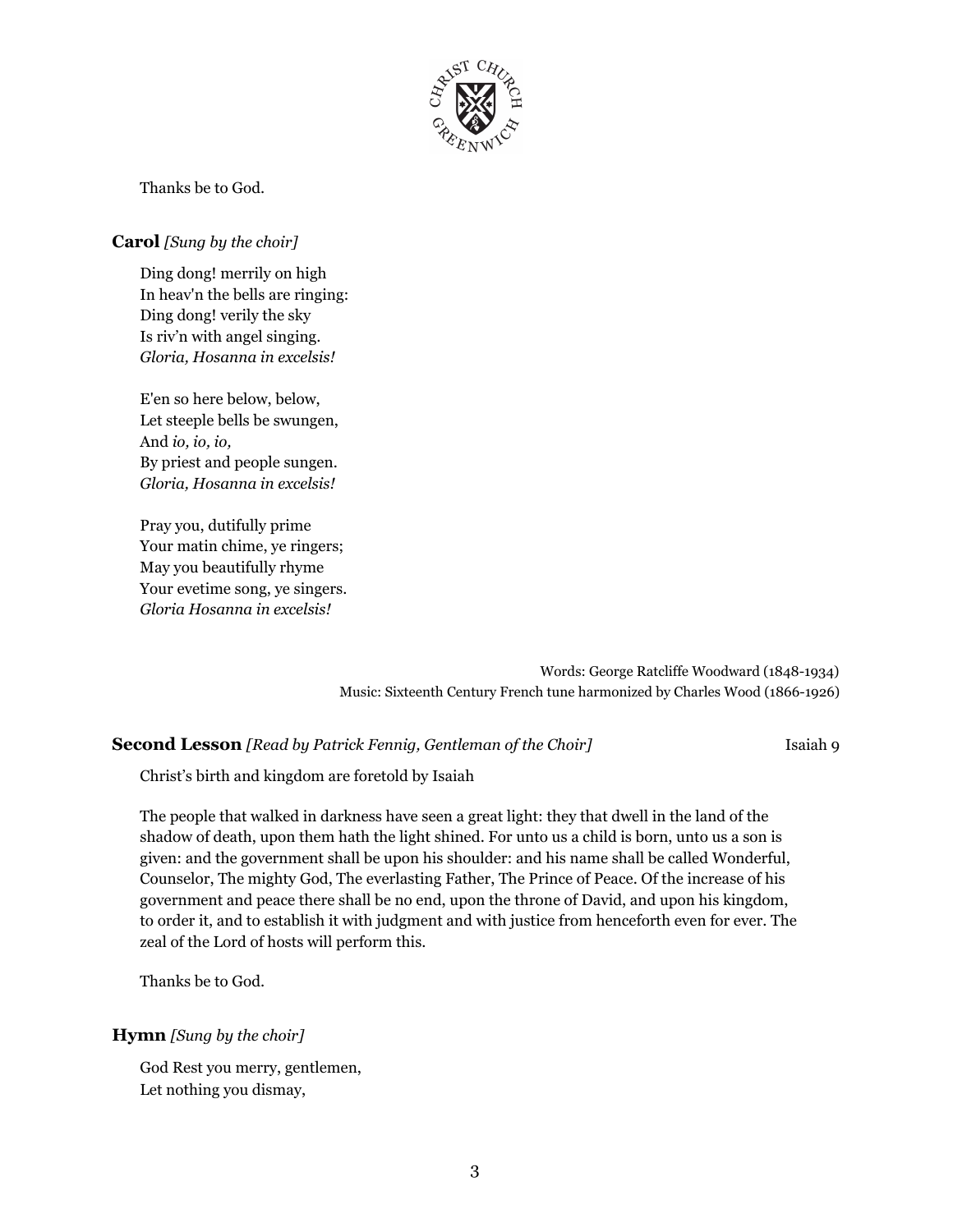

For Jesus Christ our Savior Was born upon this day, To save us all from Satan's power When we were gone astray: *O tidings of comfort and joy.*

Now to the Lord sing praises, All you within this place, And with true love and brotherhood Each other now embrace; This holy tide of Christmas All others doth deface: *O tidings of comfort and joy.*

Words & Music: English Traditional Carol, arranged by David Willcocks

#### **Third Lesson** *[Read by Pam Ferraro, Choir Parent]* Luke 1

The angel Gabriel salutes the Blessed Virgin Mary

And in the sixth month the angel Gabriel was sent from God unto a city of Galilee, named Nazareth, to a virgin espoused to a man whose name was Joseph, of the house of David; and the virgin's name was Mary. And the angel came in unto her, and said, Hail, thou that art highly favored, the Lord is with thee: blessed art thou among women. And when she saw him, she was troubled at his saying, and cast in her mind what manner of salutation this should be. And the angel said unto her, Fear not, Mary: for thou hast found favor with God. And, behold, thou shalt conceive in thy womb, and bring forth a son, and shalt call his name Jesus. He shall be great, and shall be called the Son of the Highest: and the Lord God shall give unto him the throne of his father David: and he shall reign over the house of Jacob for ever; and of his kingdom there shall be no end. Then said Mary unto the angel, How shall this be, seeing I know not a man? And the angel answered and said unto her, The Holy Ghost shall come upon thee, and the power of the Highest shall overshadow thee: therefore also that holy thing which shall be born of thee shall be called the Son of God. And Mary said, Behold the handmaid of the Lord; be it unto me according to thy word. And the angel departed from her.

Thanks be to God.

#### **Carol** *[Sung by the choir]*

The angel Gabriel from heaven came, His wings as drifted snow, his eyes as flame; "All hail," said he, "thou lowly maiden Mary, Most highly favored lady," *Gloria!*

"For known a blessed Mother thou shalt be,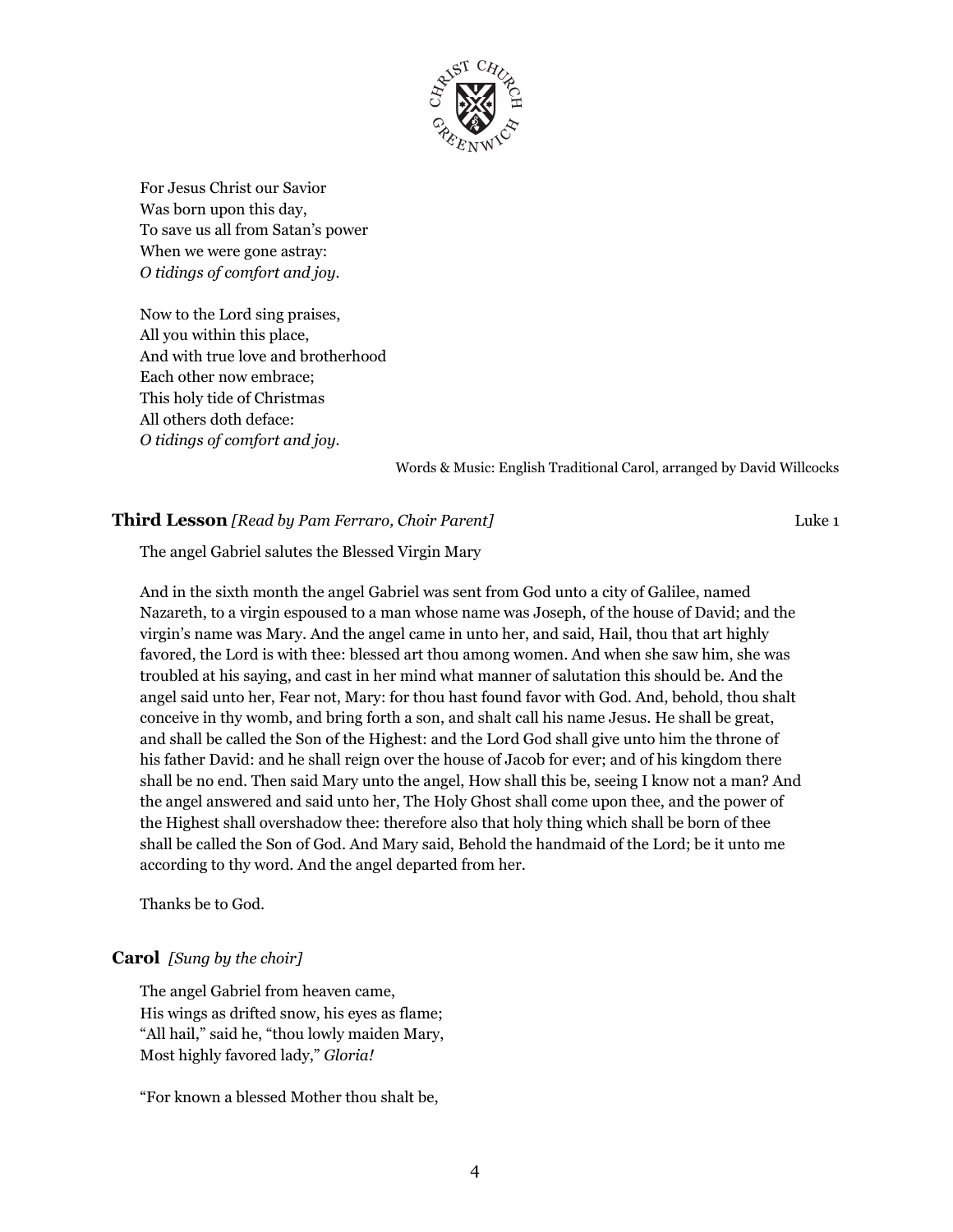

All generations laud and honor thee, Thy Son shall be Emmanuel, by seers foretold, Most highly favored lady," *Gloria!*

Then gentle Mary meekly bowed her head, "To me be as it pleaseth God," she said, "My soul shall laud and magnify his holy Name." Most highly favored lady, *Gloria!*

Of her, Emmanuel, the Christ, was born In Bethlehem, all on a Christmas morn, And Christian folk throughout the world will ever say "Most highly favored lady," *Gloria!*

> Words: Sabine Baring-Gould (1834-1924) Music: *Basque Carol*, arranged by David Willcocks

#### **Fourth Lesson** *[Read by Jamie Hitel, Director of Music]* Matthew 1

#### St Matthew tells of the birth of Jesus

Now the birth of Jesus Christ was on this wise: When as his mother Mary was espoused to Joseph, before they came together, she was found with child of the Holy Ghost. Then Joseph her husband, being a just man, and not willing to make her a publick example, was minded to put her away privily. But while he thought on these things, behold, the angel of the Lordappeared unto him in a dream, saying, Joseph, thou son of David, fear not to take unto thee Mary thy wife: for that which is conceived in her is of the Holy Ghost. And she shall bring forth a son, and thou shalt call his name JESUS: for he shall save his people from their sins. Now all this was done, that it might be fulfilled which was spoken of the Lord by the prophet, saying, Behold, a virgin shall be with child, and shall bring forth a son, and they shall call his name Emmanuel, which being interpreted is, God with us.

Thanks be to God.

#### **Carol** *[Sung by the choir]*

Torches, torches, run with torches All the way to Bethlehem! Christ is born and now lies sleeping; Come and sing your song to Him!

Ah, Roro, Roro, my baby, Ah, Roro, my love, Roro; Sleep you well, my heart's own darling, While we sing you our Roro.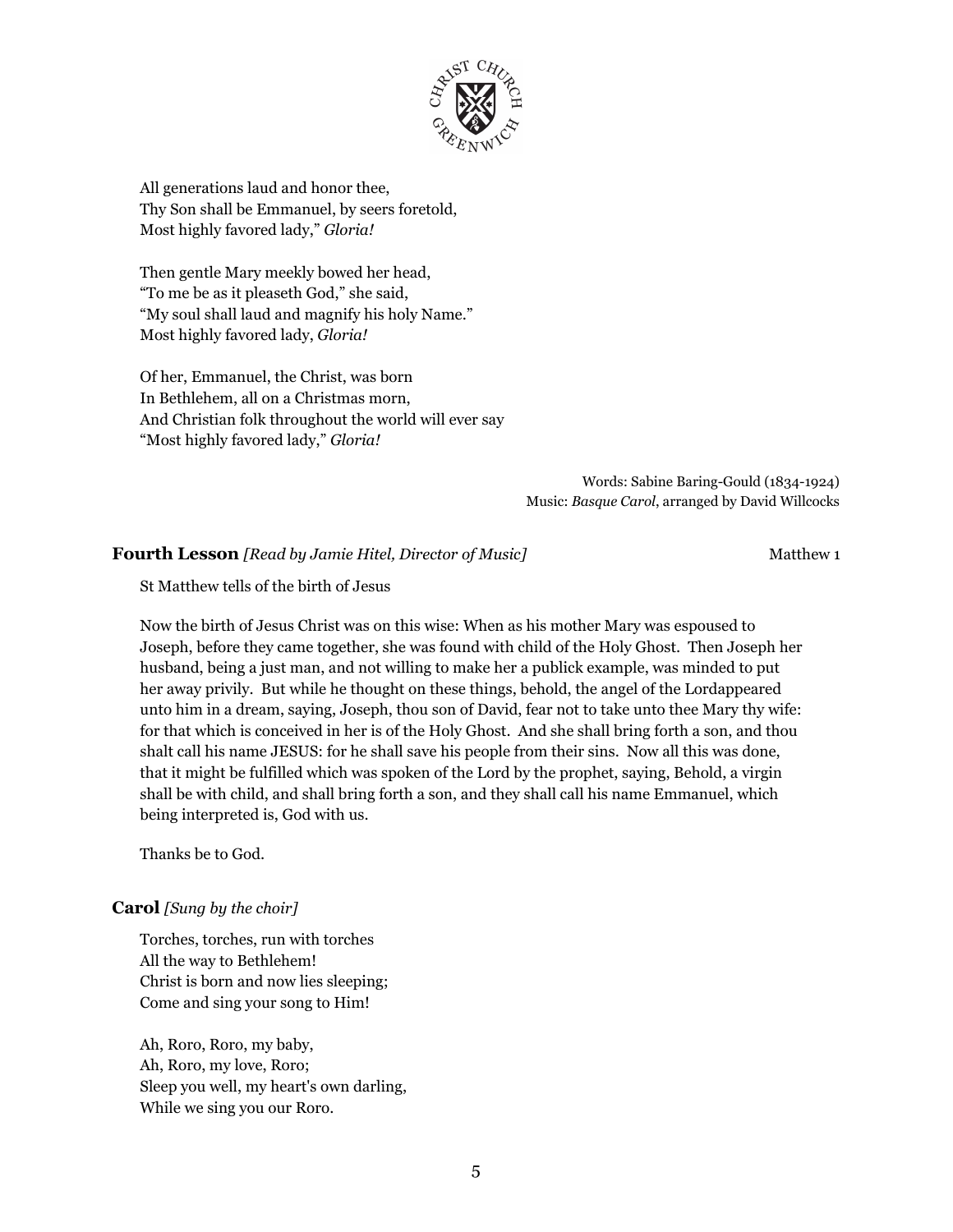

Sing, my friends, and make you merry, Joy and mirth and joy again; Lo, He lives, the King of heaven, Now and evermore. Amen.

> Words: John Brande Trend (1887-1958) Music: John Joubert (1927-2019)

#### **Fifth Lesson** *[Read by George Belshaw Jr, Senior Warden]* Luke 2

The Shepherds go to the manger

AND there were in the same country shepherds abiding in the field, keeping watch over their flock by night. And, lo, the angel of the Lord came upon them, and the glory of the Lord shone round about them: and they were sore afraid. And the angel said unto them, Fear not: for, behold, I bring you good tidings of great joy, which shall be to all people. For unto you is born this day in the city of David a Savior, which is Christ the Lord. And this shall be a sign unto you; Ye shall find the babe wrapped in swaddling clothes, lying in a manger. And suddenly there was with the angel a multitude of the heavenly host praising God, and saying, Glory to God in the highest, and on earth peace, good will toward men. And it came to pass, as the angels were gone away from them into heaven, the shepherds said one to another, Let us now go even unto Bethlehem, and see this thing which is come to pass, which the Lord hath made known unto us. And they came with haste, and found Mary, and Joseph, and the babe lying in a manger.

Thanks be to God.

#### **Hymn** *[Sung by the choir]*

While Shepherds watched their flocks by night, all seated on the ground, The angel of the Lord came down, and glory shone around.

'Fear not,' said he (for mighty dread had seized their troubled mind); 'Glad tidings of great joy I bring to you and all mankind.'

'To you in David's town this day is born of David's line A Savior, who is Christ the Lord, and this shall be the sign:'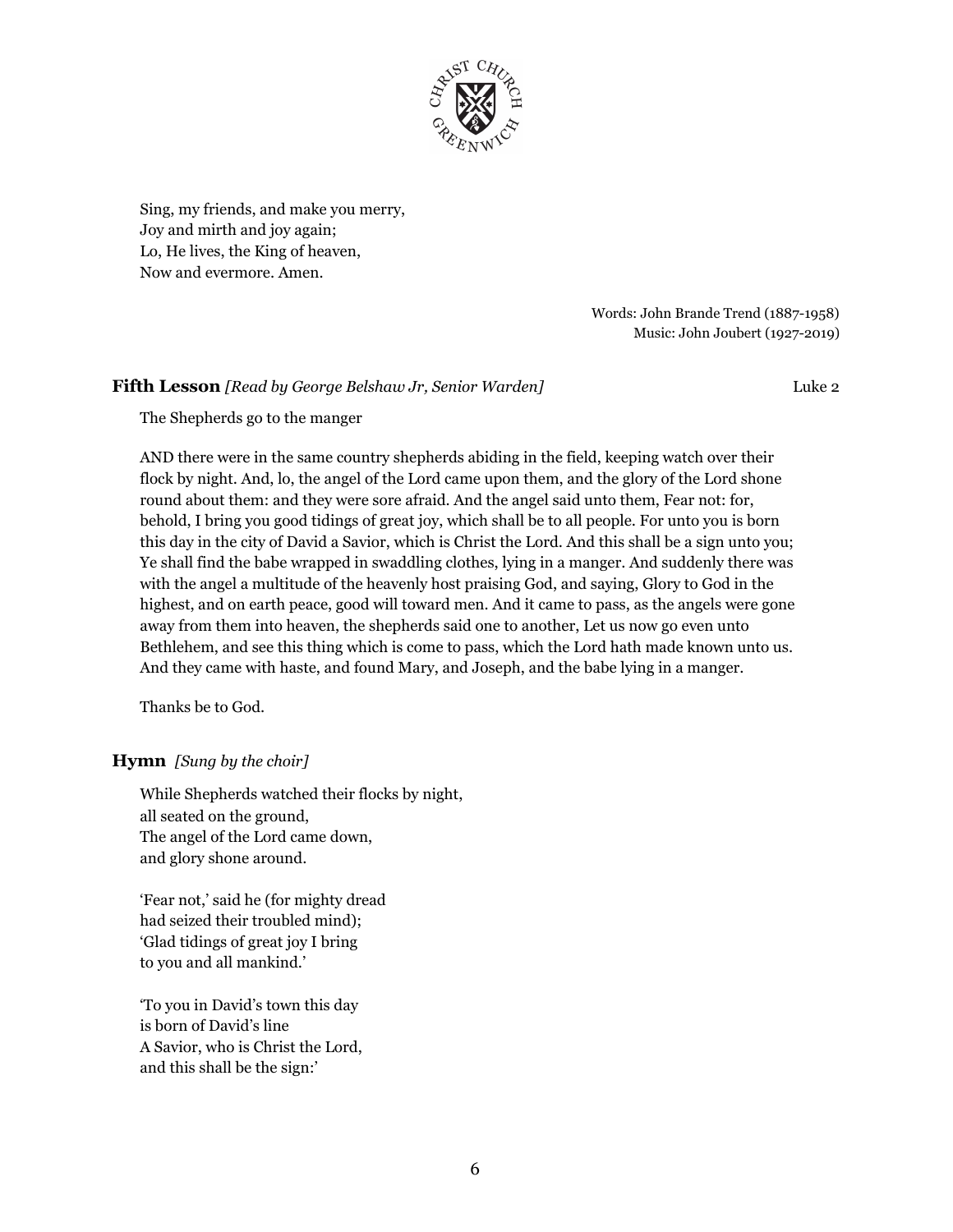

The heavenly Babe you there shall find to human view displayed, All meanly wrapped in swathing bands, and in a manger laid.'

Thus spake the Seraph; and forthwith appeared a shining throng Of angels praising God, who thus addressed their joyful song:

'All glory be to God on high, and to the earth be peace; Goodwill henceforth from heaven to men begin and never cease.'

> Words: Nahum Tate (1652-1715) Melody: Este's Psalter, 1592

#### **Sixth Lesson** *[Read by the Rev. Shancia Jarrett, Curate]* Matthew 2

The wise men are led by the star to Jesus

Now when Jesus was born in Bethlehem of Judaea in the days of Herod the king, behold, there came wise men from the east to Jerusalem, saying, Where is he that is born King of the Jews? for we have seen his star in the east, and are come to worship him. When Herod the king had heard these things, he was troubled, and all Jerusalem with him. And when he had gathered all the chief priests and scribes of the people together, he demanded of them where Christ should be born.

And they said unto him, In Bethlehem of Judaea: for thus it is written by the prophet, And thou Bethlehem, in the land of Judah, art not the least among the princes of Judah: for out of thee shall come a Governor, that shall rule my people Israel. Then Herod, when he had privily called the wise men, inquired of them diligently what time the star appeared. And he sent them to Bethlehem, and said, Go and search diligently for the young child; and when ye have found him, bring me word again, that I may come and worship him also. When they had heard the king, they departed; and lo, the star, which they saw in the east, went before them, till it came and stood over where the young child was. When they saw the star, they rejoiced with exceeding great joy. And when they were come into the house, they saw the young child with Mary his mother, and fell down, and worshipped him: and when they had opened their treasures, they presented unto him gifts, gold, and frankincense, and myrrh.

Thanks be to God.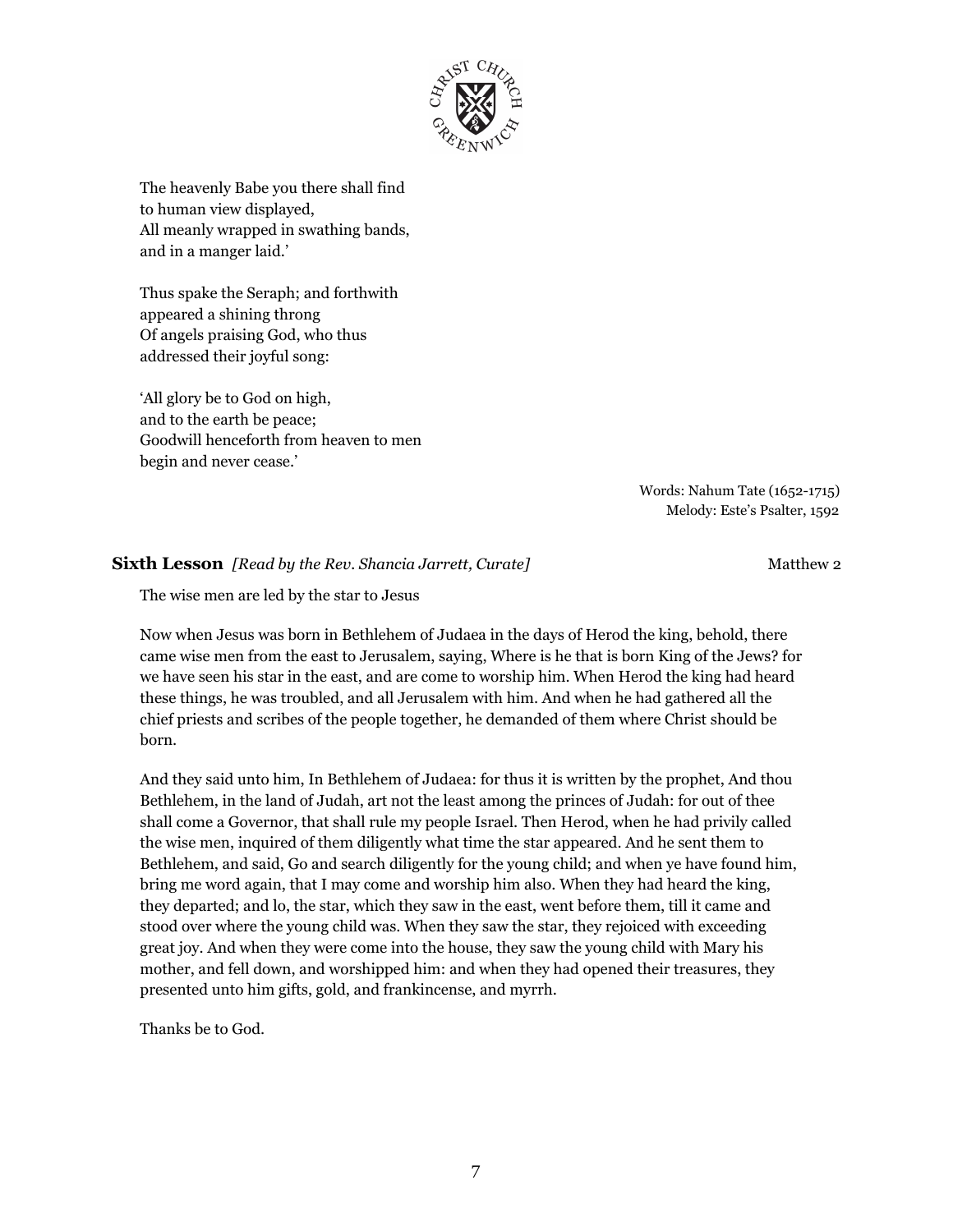

#### **Carol** *[Sung by the choir]*

Sing Lullaby! Lullaby baby, now reclining, Sing lullaby! Hush, do not wake the Infant King. Angels are watching, stars are shining Over the place where he is lying. Sing lullaby!

Sing lullaby! Lullaby baby, now a-sleeping, Sing lullaby! Hush, do not wake the Infant King. Soon will come sorrow with the morning, Soon will come bitter grief and weeping: Sing lullaby!

Sing lullaby! Lullaby baby, now a-dozing, Sing lullaby! Hush, do not wake the Infant King. Soon comes the cross, the nails, the piercing, Then in the grave at last reposing: Sing lullaby!

Sing lullaby! Lullaby! is the babe a-waking? Sing lullaby! Hush, do not stir the Infant King. Dreaming of Easter, gladsome morning, Conquering Death, its bondage breaking: Sing lullaby!

> Words:*,* Sabine Baring-Gould (1834-1924) Music: *Basque Carol* arranged by Philip Moore (b. 1943)

#### **Seventh Lesson** *[Read by the Rev. Marek Zabriskie, Rector]* John 1

St John unfolds the great mystery of the Incarnation

IN the beginning was the Word, and the Word was with God, and the Word was God. The same was in the beginning with God. All things were made by him; and without him was not any thing made that was made. In him was life; and the life was the light of men. And the light shineth in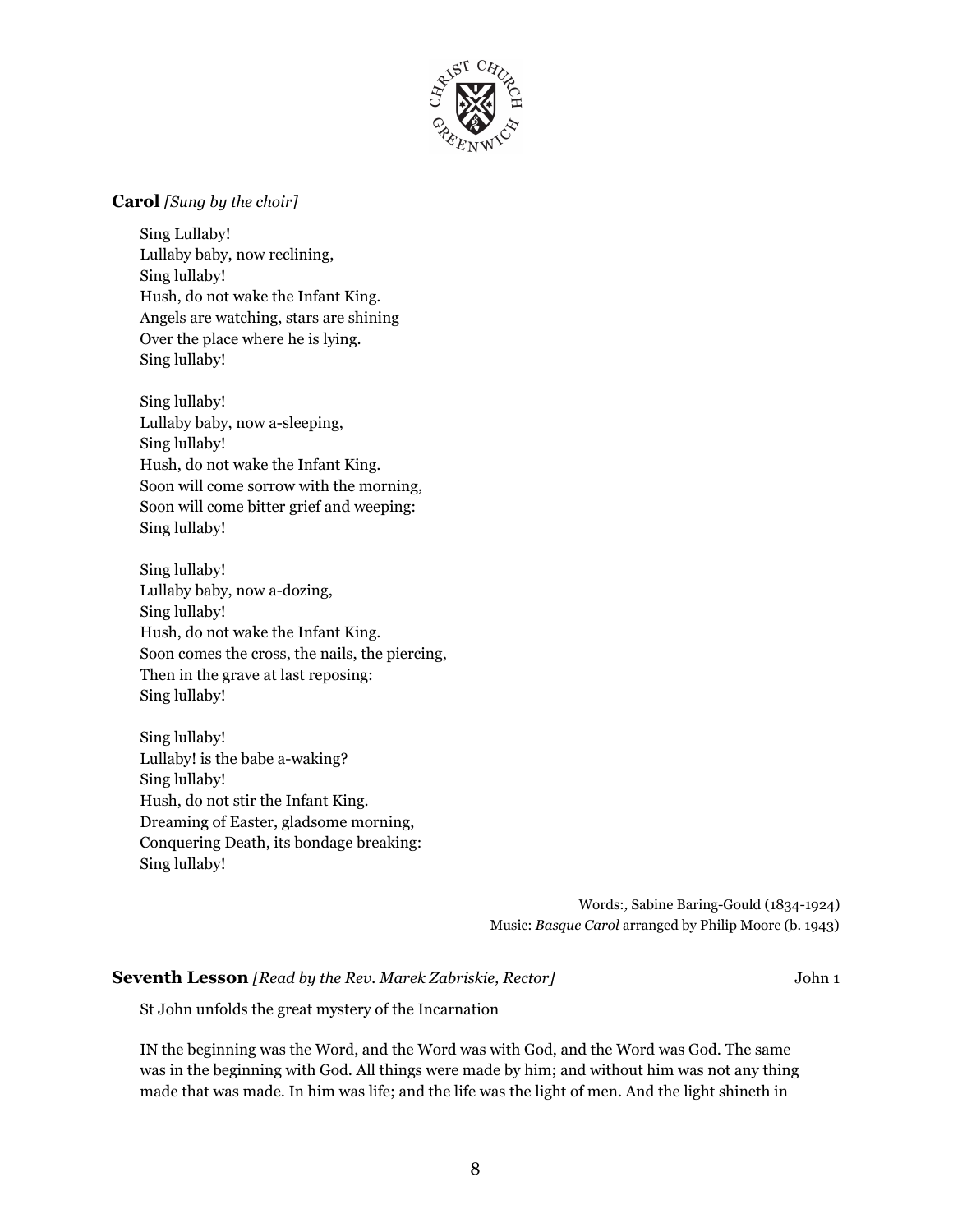

darkness; and the darkness comprehended it not. There was a man sent from God, whose name was John. The same came for a witness, to bear witness of the light, that all men through him might believe. He was not that light, but was sent to bear witness of that light. That was the true light, which lighteth every man that cometh into the world. He was in the world, and the world was made by him, and the world knew him not. He came unto his own, and his own received him not. But as many as received him, to them gave he power to become the sons of God, even to them that believe on his name: who were born, not of blood, nor of the will of the flesh, nor of the will of man, but of God. And the Word was made flesh, and dwelt among us, and we beheld his glory, the glory as of the only-begotten of the Father, full of grace and truth.

Thanks be to God.

## **Greeting & Notices**

ANNOUNCEMENTS: *Read the most recent edition of our E-news [here.](http://createsend.com/t/r-153AC471BB8683242540EF23F30FEDED)* Sign up for Email and stay connected with all that we have to offer: [christchurchgreenwich.org/e-news](https://christchurchgreenwich.org/e-news/)

To support the ministry and witness of Christ Church, visit [bit.ly/givetochristchurch.](http://bit.ly/givetochristchurch)

*Let us with gladness present the alms and oblations of our life and labor to the Lord.*

## **Collect**

| Officiant | The Lord be with you. |
|-----------|-----------------------|
| People    | And with thy spirit.  |
| Priest    | Let us pray.          |

O God, who makest us glad with the yearly remembrance of the birth of thy only son, Jesus Christ: Grant that as we joyfully receive him for our redeemer, so we may with sure confidence behold him, when he shall come to be our judge; who liveth and reigneth with thee and the Holy Ghost, one God, world without end. **Amen**.

## **Hymn** *[Sung by the choir]*

Hark! the herald angels sing Glory to the newborn King; Peace on earth and mercy mild, God and sinners reconciled: Joyful all ye nations rise, Join the triumph of the skies, With the angelic host proclaim,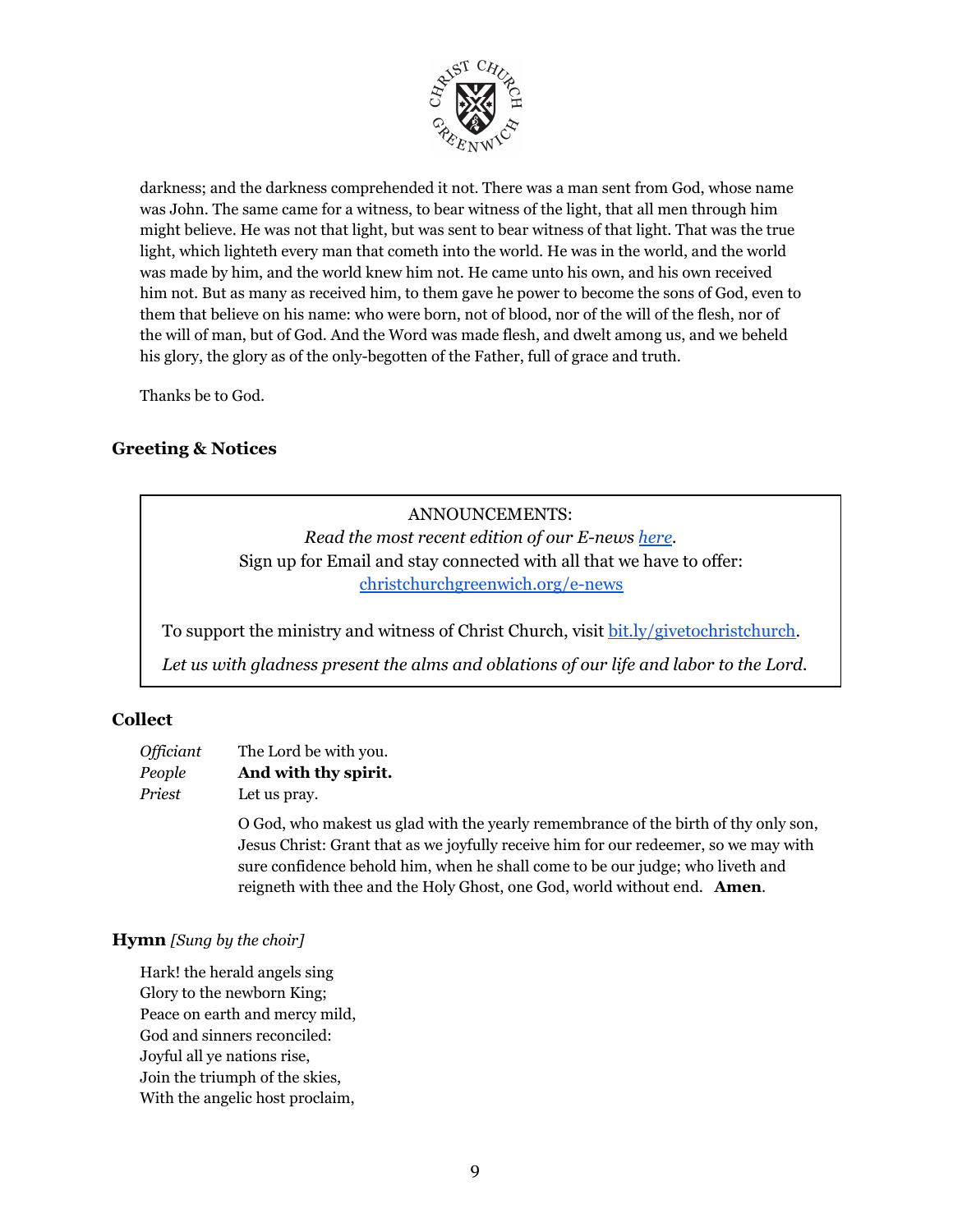

Christ is born in Bethlehem. *Hark! the herald angels sing Glory to the newborn King.*

Hail the heaven born Prince of Peace! Hail the Sun of Righteousness! Light and life to all he brings, Risen with healing in his wings; Mild he lays his glory by, Born that man no more may die, Born to raise the sons of earth, Born to give them second birth. *Hark! the herald angels sing Glory to the newborn King.*

> Words: Charles Wesley (1707-1788) and others Music: Felix Mendelssohn-Bartholdy (1809-1847) Final Verse arranged by David Willcocks

## **Blessing** [said by Officiant]

May Christ, who by his Incarnation gathered into one things earthly and heavenly, grant you the fullness of inward peace and goodwill, and make you partakers of the divine nature; and the blessing of God Almighty, the Father, the Son and the Holy Spirit, be upon you and remain with you always. **Amen**.

## **Voluntary**

Grand Choeur Dialogué **Eugène Gigout (1844-1925)**